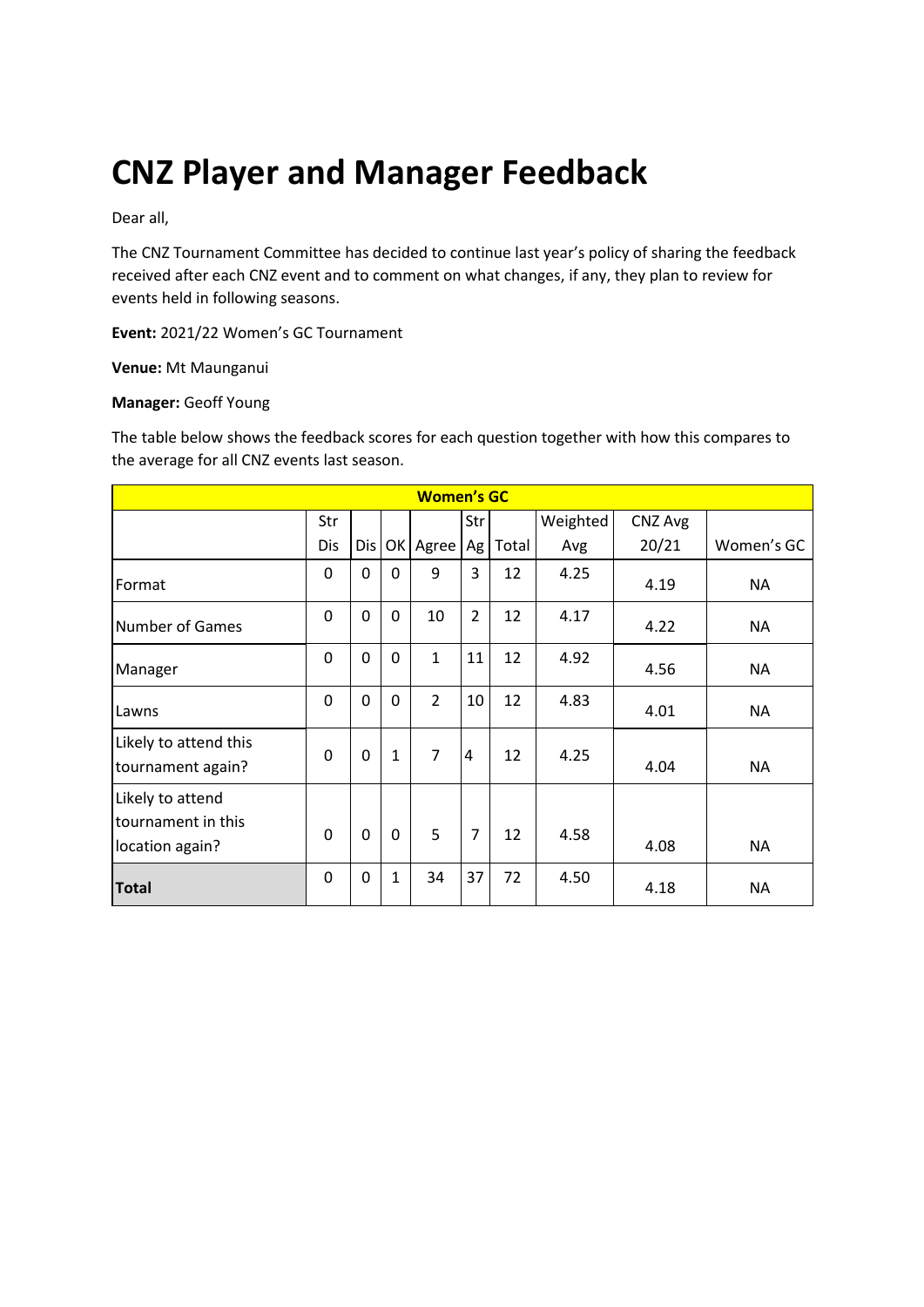# **Response to feedback**

# **Format - the following feedback was received**

- Easy flow
- Was done fairly

**CNZ TC Response** N/A

# **Number of games per day - the following feedback was received**

● Understood the need for 19 point games - but is was hard for me personally as I haven't played for quite a while due to back surgery

#### **CNZ TC Response**

N/A

## **Lawns – the following feedback was received**

● Mount Greens are excellent

#### **CNZ TC Response**

Many thanks to Croquet Mt Maunganui for providing consistently excellent lawns

## **Manager - the following feedback was received.**

● Geoff can do it in his sleep

#### **CNZ TC Response**

Great job Geoff, as usual, for your consistently high standard of tournament management.

# **Other Feedback**

- In the 3 match playoff myself and the opposition went and played on another lawn for our second game not realizing we had to use the same for the 3 matches. This should probably have been mentioned at the start of the day
- Not really enjoyed the tournament and was good to catch up with other ladies that I haven't seen for a long time and meeting the new up and coming young players.